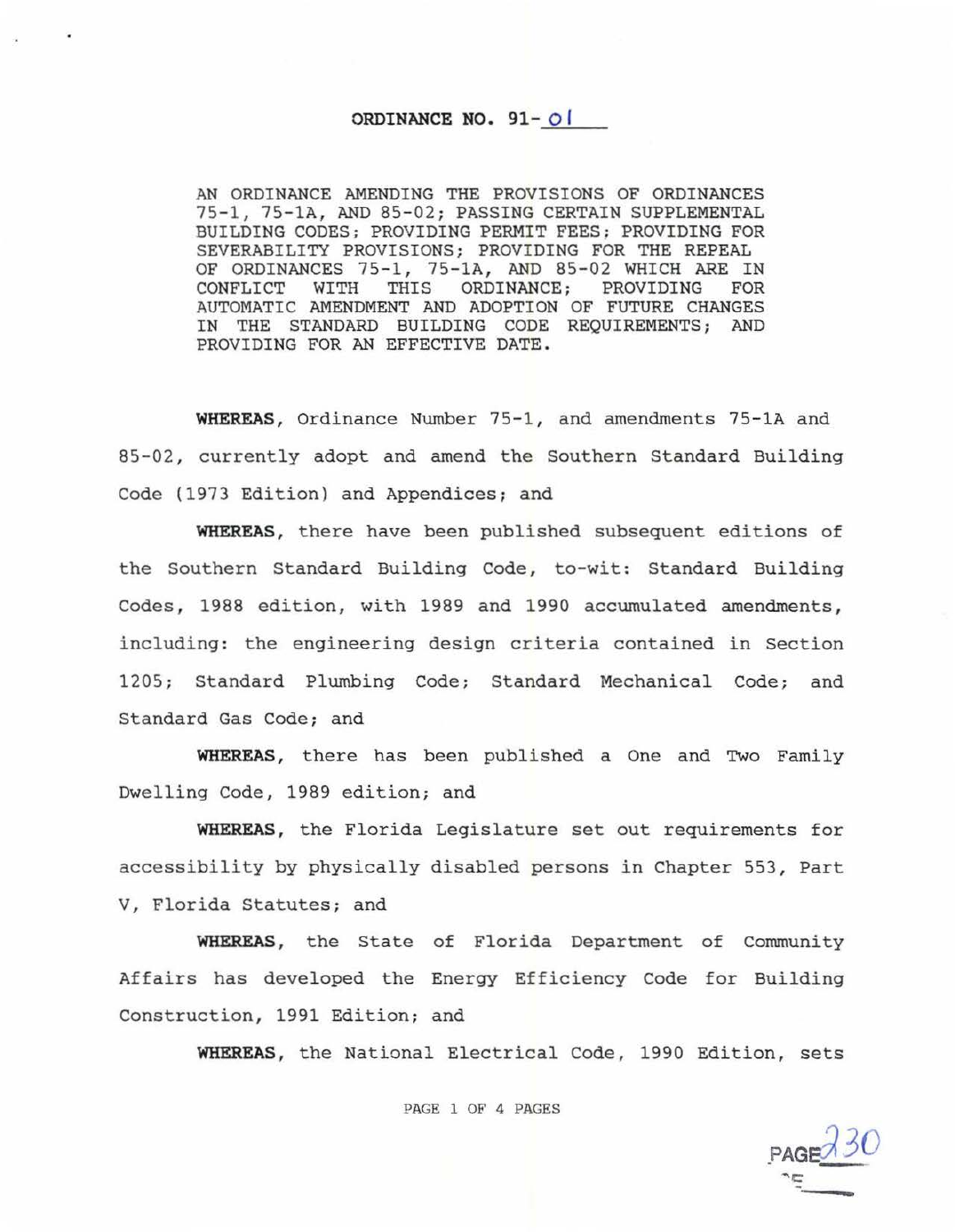out the minimum electrical code requirements; and

**WHEREAS,** the fee schedules promulgated by Ordinance No. 75-1, and amended by 85-02, are inadequate; and

**WHEREAS ,** it would be in the best interest of the citizens and residents of Calhoun County, Florida for the Board of County Commissioners of Calhoun County, Florida to adopt and provide for the automatic adoption of updated amended codes for the protection of the health, safety and well- being of the people of Calhoun County,

**NOW** *1* **THEREFORE, BE IT ORDAINED** by the Board of County Commissioners of Calhoun County, Florida that the following amendments or additions are hereby made to Ordinance 75-1, as amended by 75-1A and 85-02, as follows:

Section 1. The County Building Code shall consist of: The Standard Building Codes, 1988 edition, with 1989 and 1990 accumulated amendments , including , the engineering design criteria contained in Section 1205, Standard Plumbing Code, Standard Mechanical Code, and Standard Gas Code; the requirements of Chapter 553, Part V, Florida Statutes, relating to accessibility by physically disabled persons; the Energy Efficiency Code for Building Construction, 1991 Edition, developed by the State of Florida Department of Community Affairs; the National Electrical Code, 1990 Edition; and, the One and Two Family Dwelling Code, 1989 edition, of which at least three (3) copies shall be kept available for public use, inspection and examination in the Office of the Clerk of Circuit Court, Calhoun County, Florida and Office of the

PAGE 2 OF 4 PAGES

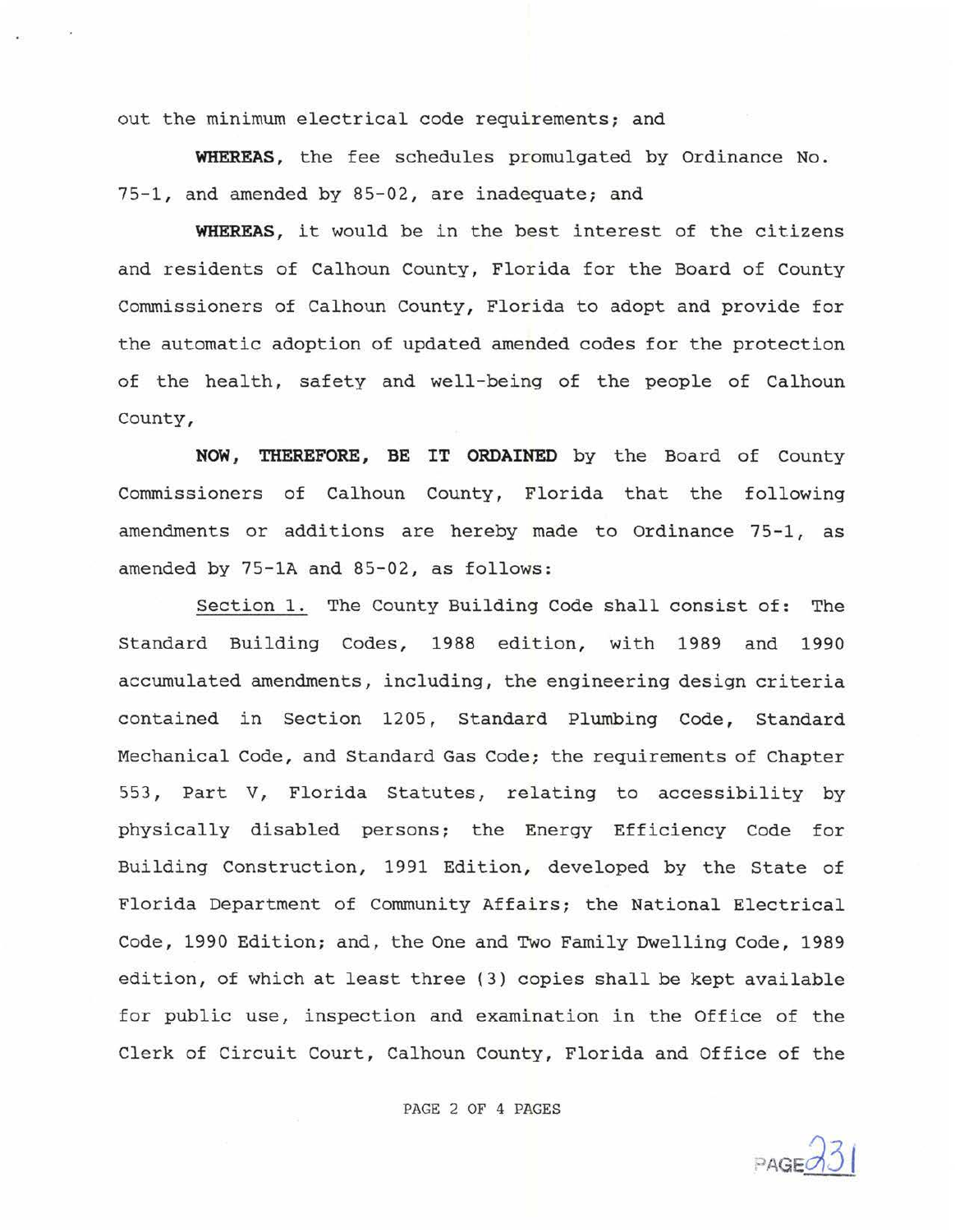Calhoun County Building Inspector, and all persons, firms and corporations shall comply therewith.

Section 2. Permit Fees: The recommended scheduled permit fees provided by the Standard Building Code are hereby adopted and incorporated herein by reference as if fully set out herein, and shall be charged according to the fee schedule contained in the Code in effect at the time the permit is issued.

Section 3. License Fees: Each contractor doing work with the County shall be required to be licensed according to the specifications promulgated by the County Building Inspector. The fee required for the license shall be based upon the fee schedule then in effect as promulgated by the County Building Inspector.

Section 4. Severability: If any section, subsection, paragraph, sentence, clause, or phrase of this Ordinance is held for any reason to be unconstitutional, void, or invalid, the validity of the remaining portions of said Ordinance shall not be affected thereby. Nothing in this Ordinance shall be construed to affect any suit or proceeding now pending in any Court, or any rights accrued or existing under any act or ordinance repealed hereby.

Section 5. Effective Date: This Ordinance shall take effect upon receipt of official acknowledgment from the Office of the Secretary of State of the State of Florida that said Ordinance has been filed in said Office.

Section 6. The Standard Building Code Requirements are revised from time to time. Each future revision or amendment of

PAGE 3 OF 4 PAGES